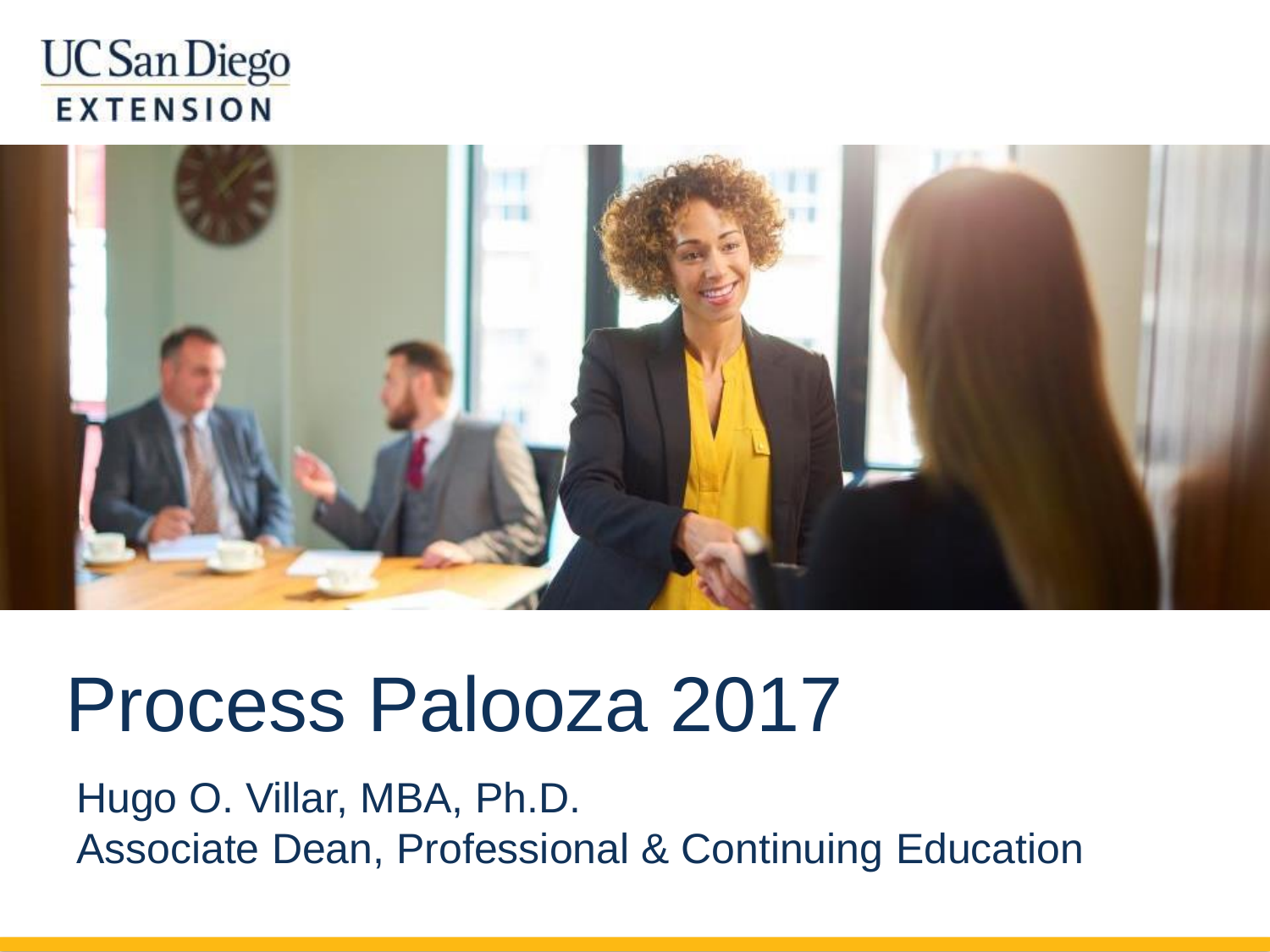







### Extension

Professional Education Continuing Education Corporate Programs MAS Programs English Language Institute UCTV & UCSD-TV Precollege Research

**UC** San Diego

**EXTENSION**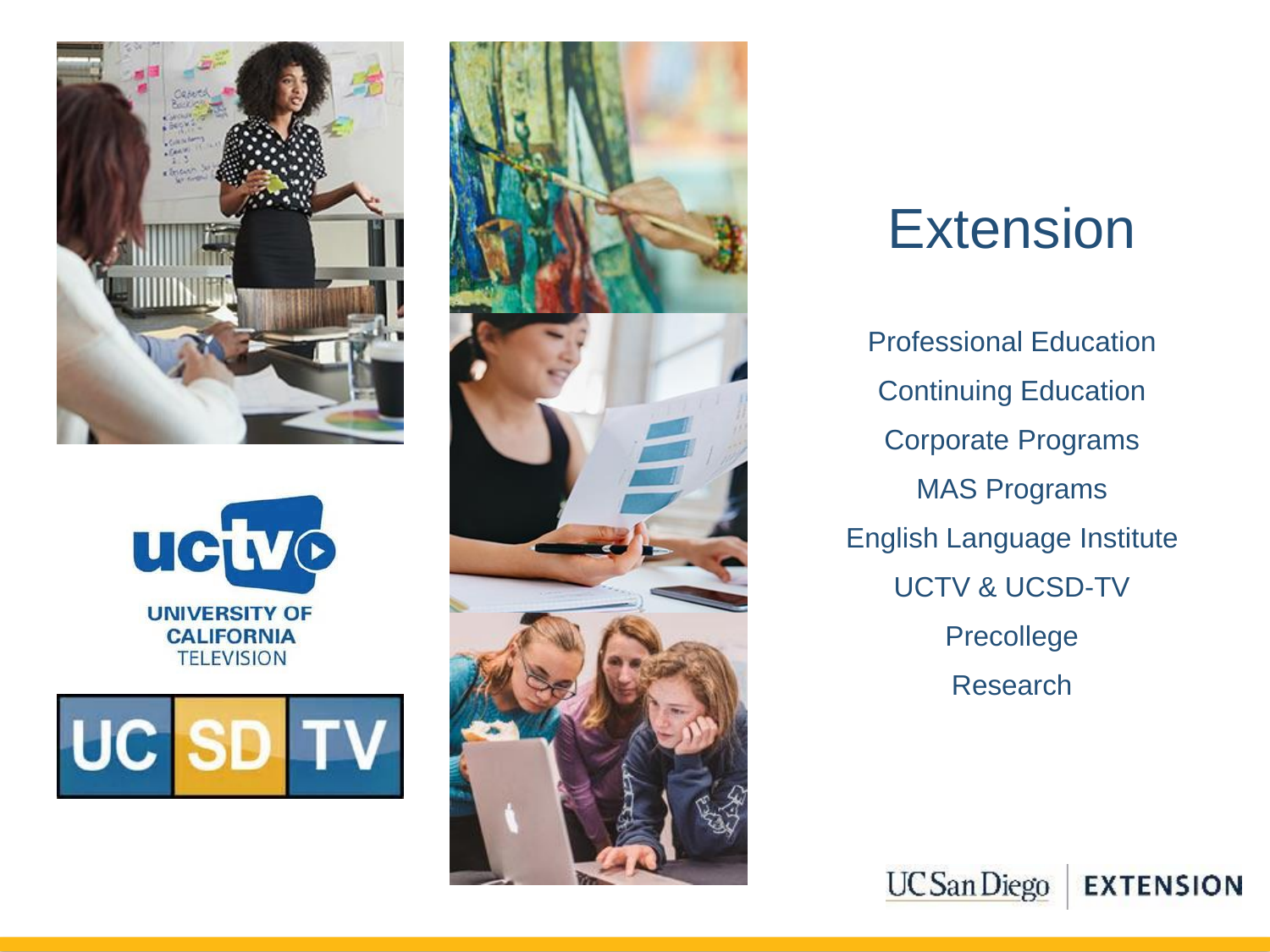### Professional Education

- 102 certificates
- 176 new courses (2016)
- Cutting edge skills
- Real world knowledge taught by Practitioners
- Individuals, Organizations, Community



 $63,618$  enrollments

Number of enrollments

**EXTENSION** 

**UC San Diego** 

| <b>Humanities</b>                    |                  |
|--------------------------------------|------------------|
| <b>IT &amp; Software Engineering</b> | 26.47            |
| Languages                            |                  |
| Law                                  | Number of enroll |
| <b>Life Sciences</b>                 |                  |
| <b>Mathematics</b>                   |                  |
| <b>Public Service</b>                | Number of cour   |
| Writing                              |                  |
|                                      |                  |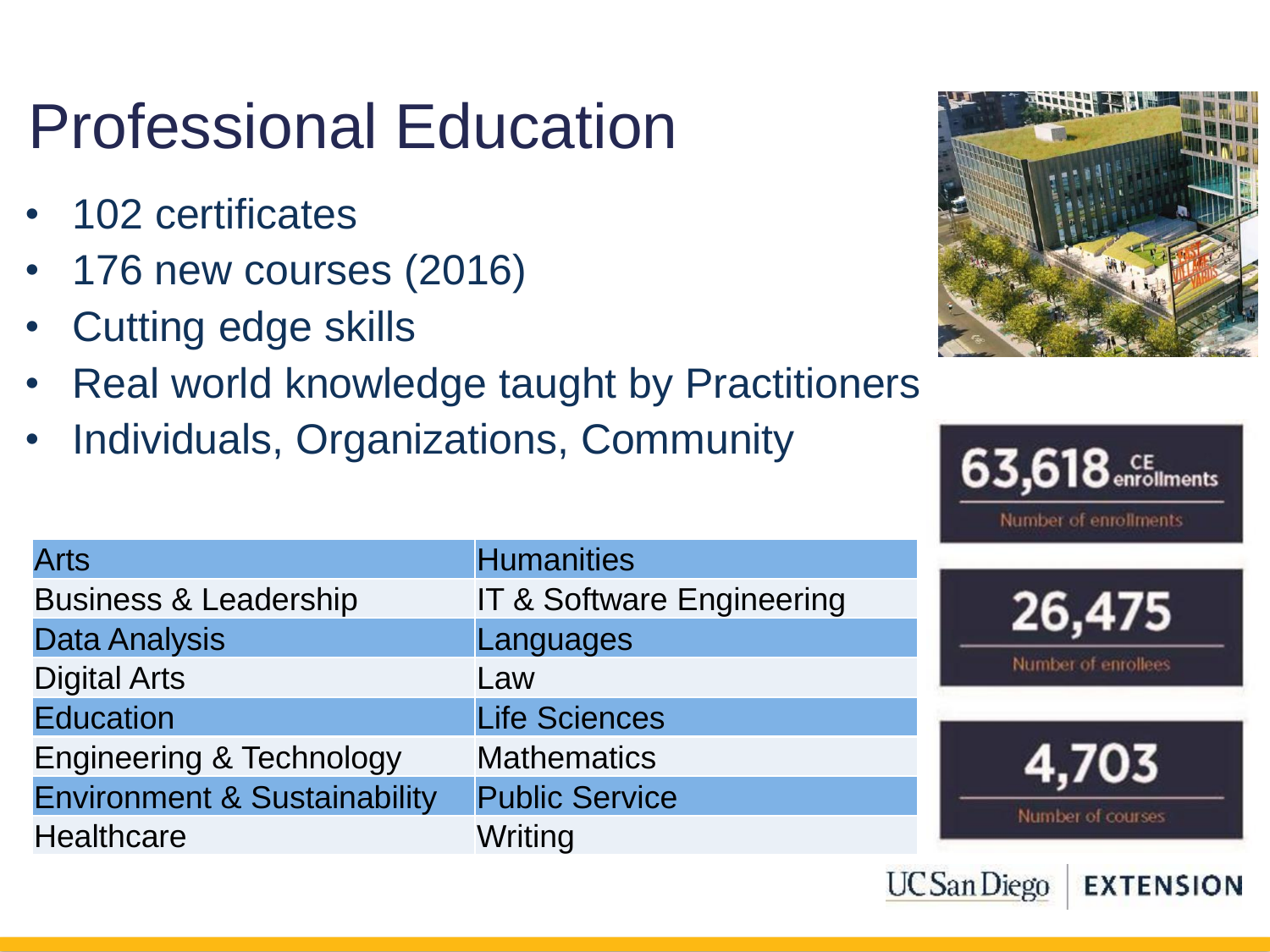## Project Management

*the application of knowledge, skills, tools, and techniques to project activities to meet the project requirements.*

- Instructors are active practitioners
- Online or On Grounds
- Hands-on, simulated projects
- Industry-neutral curriculum
- Aligned with PMBOK
- Interpersonal skills development



**EXTENSION** 

**UCSan Diego** 

### **Get things done!**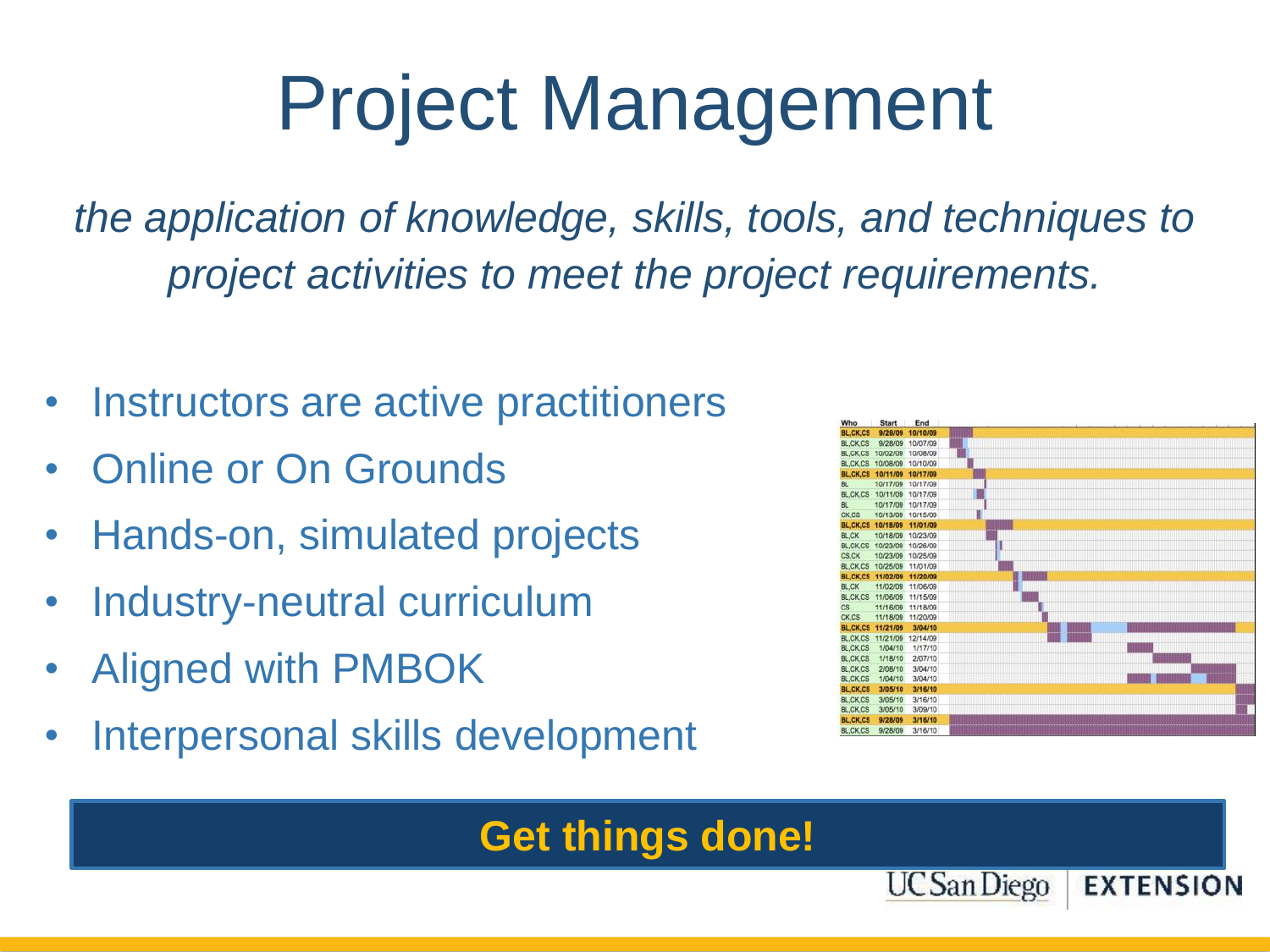# Lean Six Sigma – Green Belt

*a systematic method to improve performance and reduce variation in operations to achieve productivity and profitability gains.*

#### **Invoice Processing**

Campus Accounts Receivable Tool that reduced administrative overhead by 75% (hours spent invoicing) \$200k additional annual recovery of sponsor-obligated funds

> Select and define problem Gather data for measurement Analyze and validate root cause issues Recommend and implement solutions Control and maintain solutions

### **Get things done efficiently and accurately!**

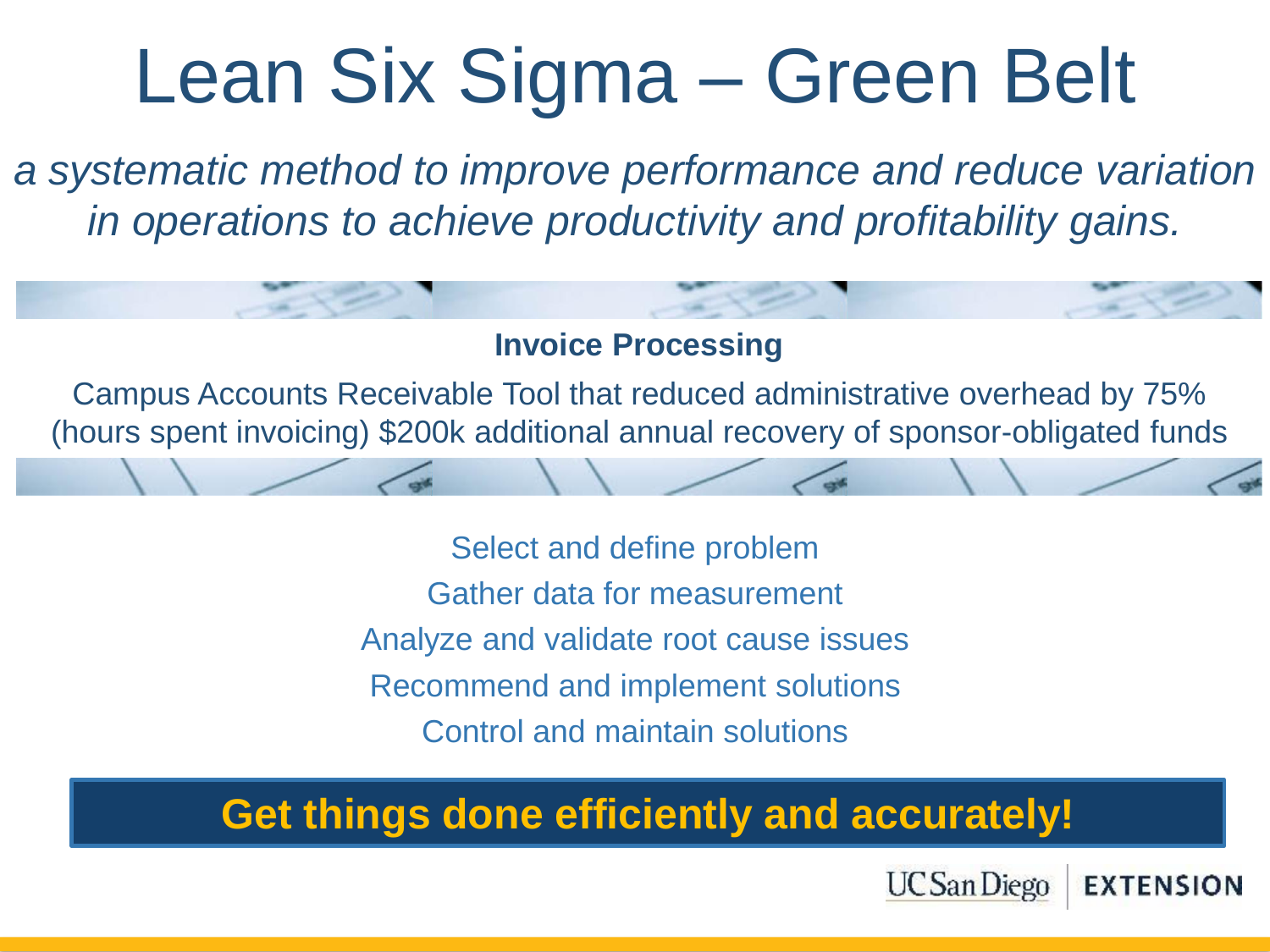## Lean Six Sigma – Black Belt

*a systematic method to improve performance and reduce variation in operations to achieve productivity and profitability gains.*



48% increase in scanning rate; \$5.4M (at charge) billed



Select and define cross-functional problem Gather data for measurement Deep-dive analysis and validation Implement solutions and support change Control and manage solutions

### **Get cross-functional things done efficiently and accurately!**

**UC** San Diego

**EXTENSION**